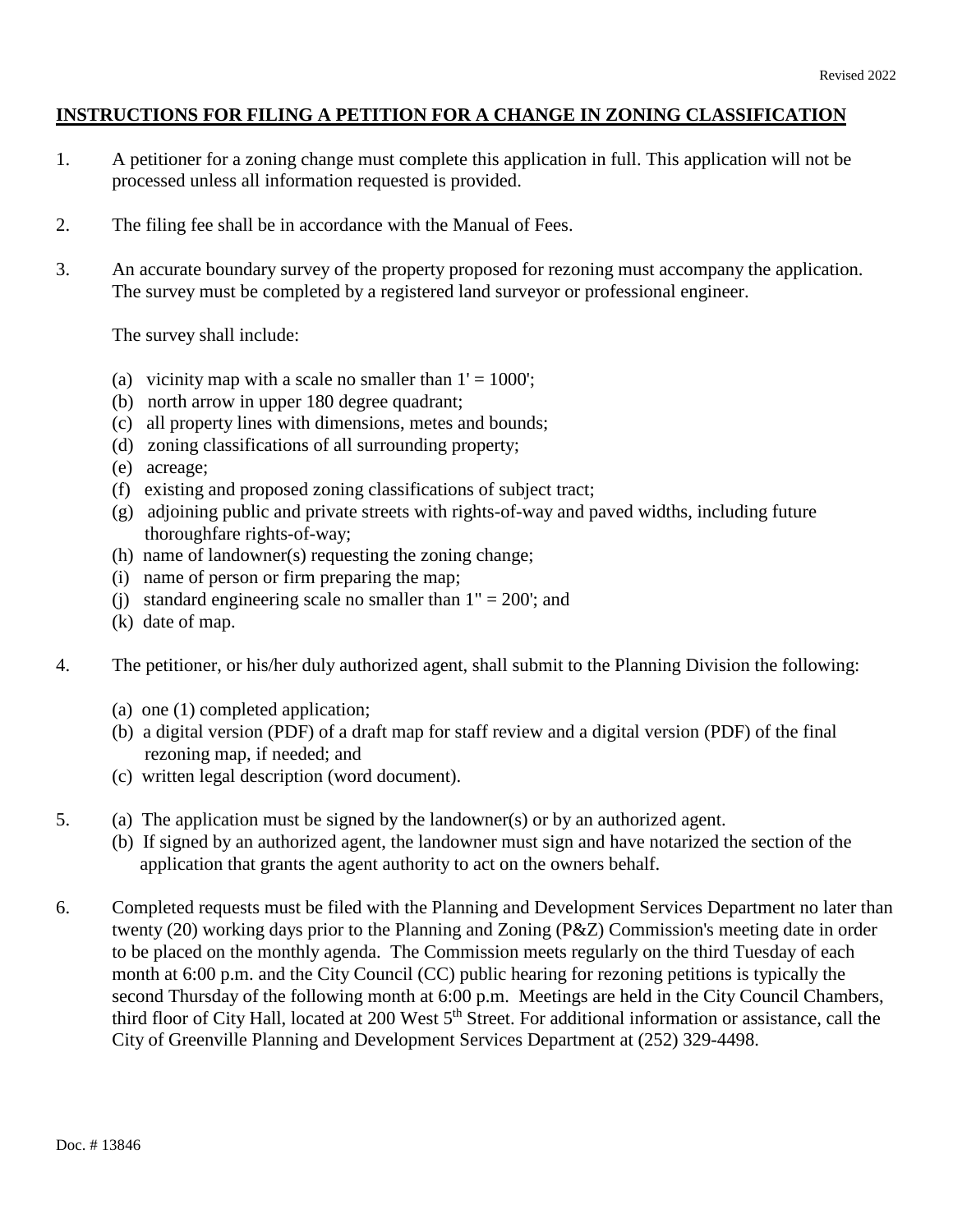## FOR PLANNING OFFICE USE ONLY

Rezoning Request No. \_\_\_\_\_\_\_\_\_\_\_\_\_\_\_\_\_\_\_\_

Application Received By (Initials) \_\_\_\_\_\_\_

Fee Paid \_\_\_\_\_\_\_\_\_\_ Receipt No. \_\_\_\_\_\_\_\_\_\_

Date Application Received \_\_\_\_\_\_\_\_\_\_\_\_\_\_\_\_

# **APPLICATION FOR ZONING MAP AMENDMENT CITY OF GREENVILLE, NORTH CAROLINA**

#### **OWNERSHIP INFORMATION**

| Date Property Acquired: ______________________ Deed Reference: _________________ |  |
|----------------------------------------------------------------------------------|--|
| PROPERTY INFORMATION                                                             |  |
|                                                                                  |  |
|                                                                                  |  |
|                                                                                  |  |

#### **ZONING REQUEST**

Doc. # 13846